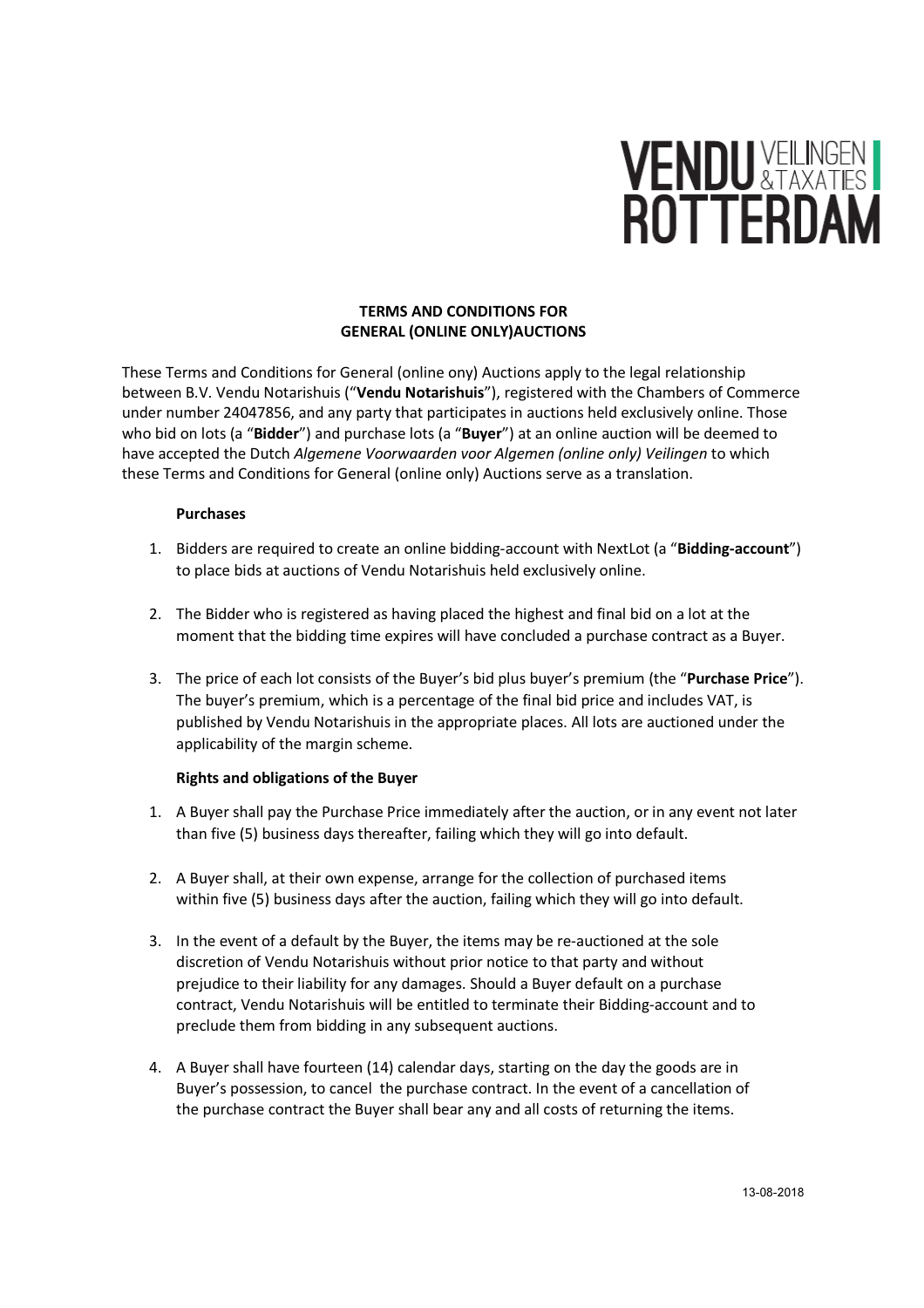# **VENDU XTAXATESI**<br>ROTTERDAM

- 5. Any other right of the Buyer to cancel or nullify the purchase contract expires two (2) months after the Buyer discovers the grounds for cancellation or nullification. In all cases where the Buyer wishes to exercise such a right, he is obliged to return the items in question to Vendu Notarishuis in the same state and condition as when the Buyer concluded the purchase contract, as well as to present documentary evidence that proves, in the reasonable opinion of Vendu Notarishuis, the validity of the grounds for cancellation or nullification. If the Buyer does not fulfil the obligation described in the preceding sentence, they lose their right to cancellation or nullification. If the Buyer is to rely on a ground for nullification or dissolution, Vendu Notarishuis is not obliged to make the identity of the seller known to the Buyer. If Vendu Notarishuis has already transferred all or part of the Purchase Price to the seller, the Buyer cannot assert a right of nullification or dissolution or any related claim against Vendu Notarishuis.
- 6. The Buyer shall return items to Vendu Notarishuis without undue delay and in any event not later than fourteen (14) calendar days from the day on which the Buyer has communicated his decision to cancel the contract.
- 7. Without prejudice to the rights of the Buyer against a carrier, the risk of loss or damage shall pass to the Buyer upon delivery to the carrier.
- 8. The Buyer is liable for any diminished value of the items resulting from the handling of the items other than what is necessary to establish the nature, characteristics and functioning of the items.
- 9. The Buyer is liable for any costs relating to the removal, storage and insurance of each item they have not collected within five (5) business days after the last auction day.
- 10. If, as a result of a default by the Buyer, Vendu Notarishuis becomes involved in proceedings instituted by the seller or by third parties, or if Vendu Notarishuis otherwise incurs serious losses or costs as a result of a default by the Buyer, the Buyer is liable to Vendu Notarishuis for compensation of all consequent losses and costs incurred by Vendu Notarishuis. As a result of a default by a Buyer, Vendu Notarishuis will be authorised to make the Buyer's identity known to the seller.

## Catalogue descriptions

1. Descriptions in the catalogue on the (presumed) maker, origin, date, age, authenticity, provenance or estimated final bid price of any lot are merely an expression of the best knowledge of Vendu Notarishuis. Such descriptions are never a guarantee and Vendu Notarishuis can never be held liable for inaccuracies in these descriptions.